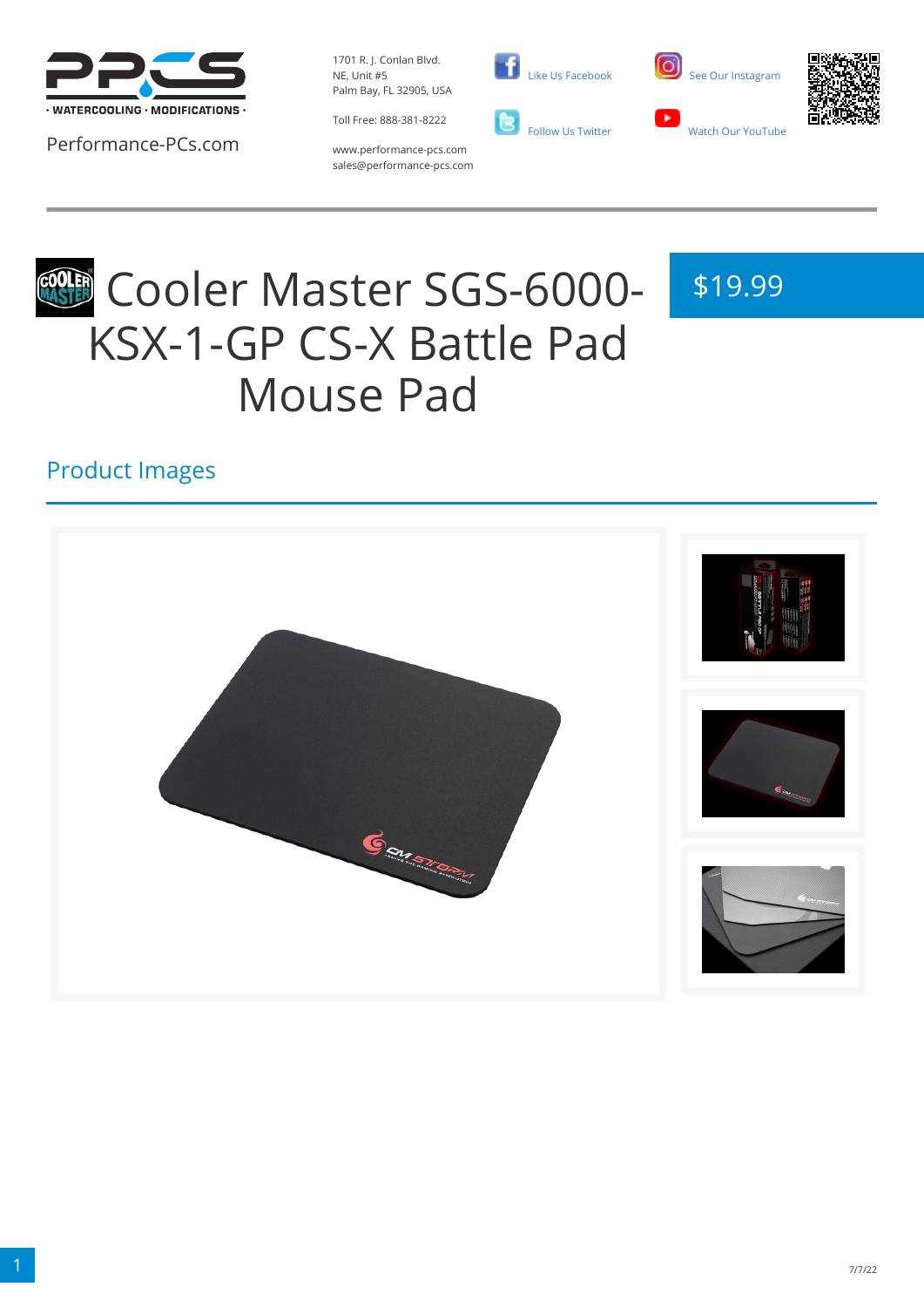

#### Short Description

#### Product Details:

The CS-X Battle Pad is engineered especially for e-sport professionals, who thrive on top notch tactical surfaces that provide nothing but deadly accuracy and control. This mammoth pad is constructed with superior grade "A" Duracloth Plus TM , weaved meticulously tight to provide pinpoint precision and highly responsive tracking. The CS-X Battle Pad is refined further through a special heat treatment process, offering a smooth surface with ultra fine glide. With its aggressive non-slip 100% natural rubber base, the CS-X Battle Pad stays reliably in place on all large desktop surfaces.



Features:

- Huge playable gaming surface.
- Special heat treatment on fabric for ultra glide.
- Grade "A" durable cloth material, providing micro-precision accuracy and highly responsive tracking rates.
- Aggressive non-slip bottom grip stick it on the table and forget about it.

Specifications:

Model SGS-6000-KSX-1-GP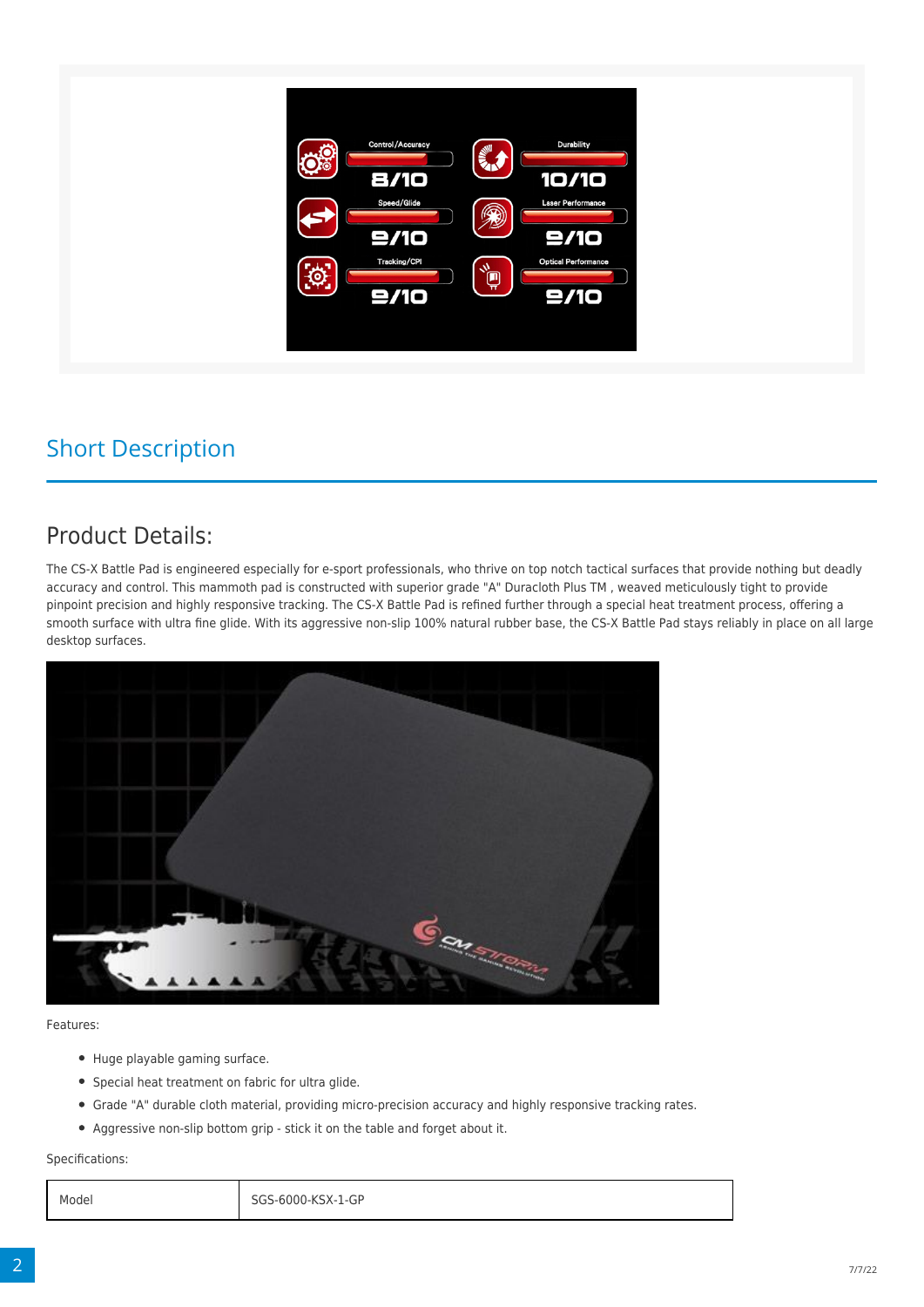| Surface Type | Duracloth PlusTM specially heat treated                  |
|--------------|----------------------------------------------------------|
| Dimension    | $444 \times 355 \times 5$ mm<br>17.5 x 13.98 x 0.20 inch |
| Base         | 100% Natural Rubber                                      |

#### **Description**

#### Product Details:

The CS-X Battle Pad is engineered especially for e-sport professionals, who thrive on top notch tactical surfaces that provide nothing but deadly accuracy and control. This mammoth pad is constructed with superior grade "A" Duracloth Plus TM , weaved meticulously tight to provide pinpoint precision and highly responsive tracking. The CS-X Battle Pad is refined further through a special heat treatment process, offering a smooth surface with ultra fine glide. With its aggressive non-slip 100% natural rubber base, the CS-X Battle Pad stays reliably in place on all large desktop surfaces.



Features:

- Huge playable gaming surface.
- Special heat treatment on fabric for ultra glide.
- Grade "A" durable cloth material, providing micro-precision accuracy and highly responsive tracking rates.
- Aggressive non-slip bottom grip stick it on the table and forget about it.

#### Specifications:

| Model        | SGS-6000-KSX-1-GP                            |  |
|--------------|----------------------------------------------|--|
| Surface Type | Duracloth PlusTM specially heat treated      |  |
| Dimension    | 444 x 355 x 5 mm<br>17.5 x 13.98 x 0.20 inch |  |
| Base         | 100% Natural Rubber                          |  |